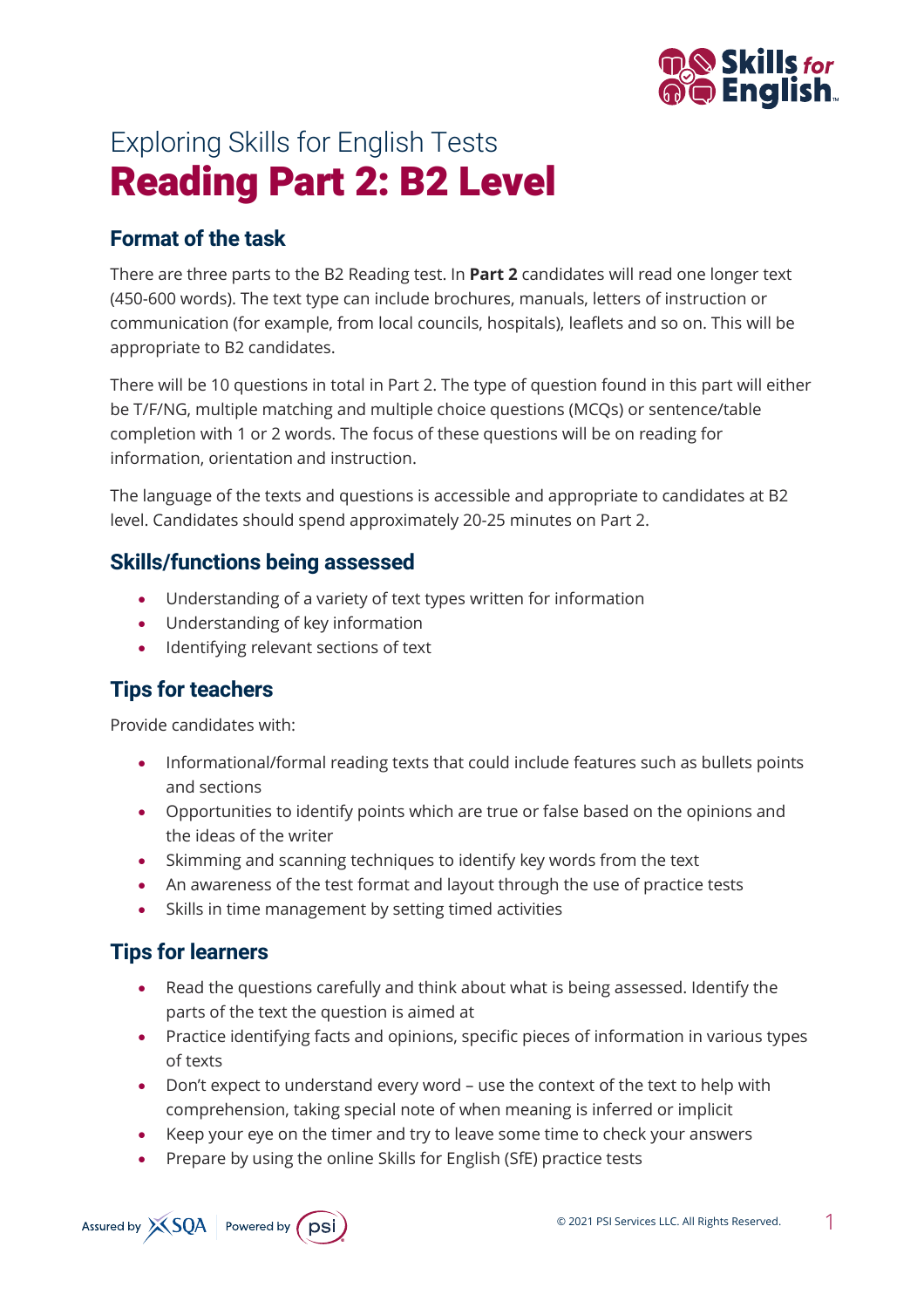

#### **Sample B2 Reading Part 2 Task**

This is a short example extract from the type of text and questions a candidate may encounter in Part 2.

Read the guidance information about an exercise bike and answer question 1- 3 with True, False or Not Given.

Informational texts found in Part 2 often contain headings, bullet points and short sentences.

## **Exercise bike Instructions**

Safety Guidelines

- Tests have shown that even with extreme use, the bike will not overheat. However, as time of use and intensity increases, the brake can become very hot. Before touching the brake, be sure to let it cool down for at least 2 minutes.
- This bike has been designed to be water resistant and can be used outdoors but should be stored indoors when not in use.
- Never open the brake unit as this may cause damage.
- Do not brake suddenly during the workout. Because the bicycle wheel continues to rotate even when pressure is applied to the rear brake, rapid braking can cause unnecessary wear on the rear tires. Soft breaking is therefore encouraged at all times.
- Clean only with a dry cloth. Do not use household cleaning products.
- This bike may be operated by children aged 10 and above if they have been given supervision or instructions about how to use it in a safe way and understand the dangers involved.
- When using the machine, the rear wheel of the bicycle turns at a very high speed and could be harmful if touched. When cycling please make sure that there are no children or pets near the wheels and avoid wearing loose fitting clothing that could contact the wheel.

1) The exercise bike is suitable for use in wet conditions.

2) Children can use the bike as long as they are supervised by an adult.

3) Animals should be kept away from the bike when it is not being used.

text and therefore uses This is an instructional language called 'imperatives' to give commands such as 'never' and 'be sure to…' This is common in instructions.

Q1

The answer to question 3 is 'not given' but information related animals/pets appears here.